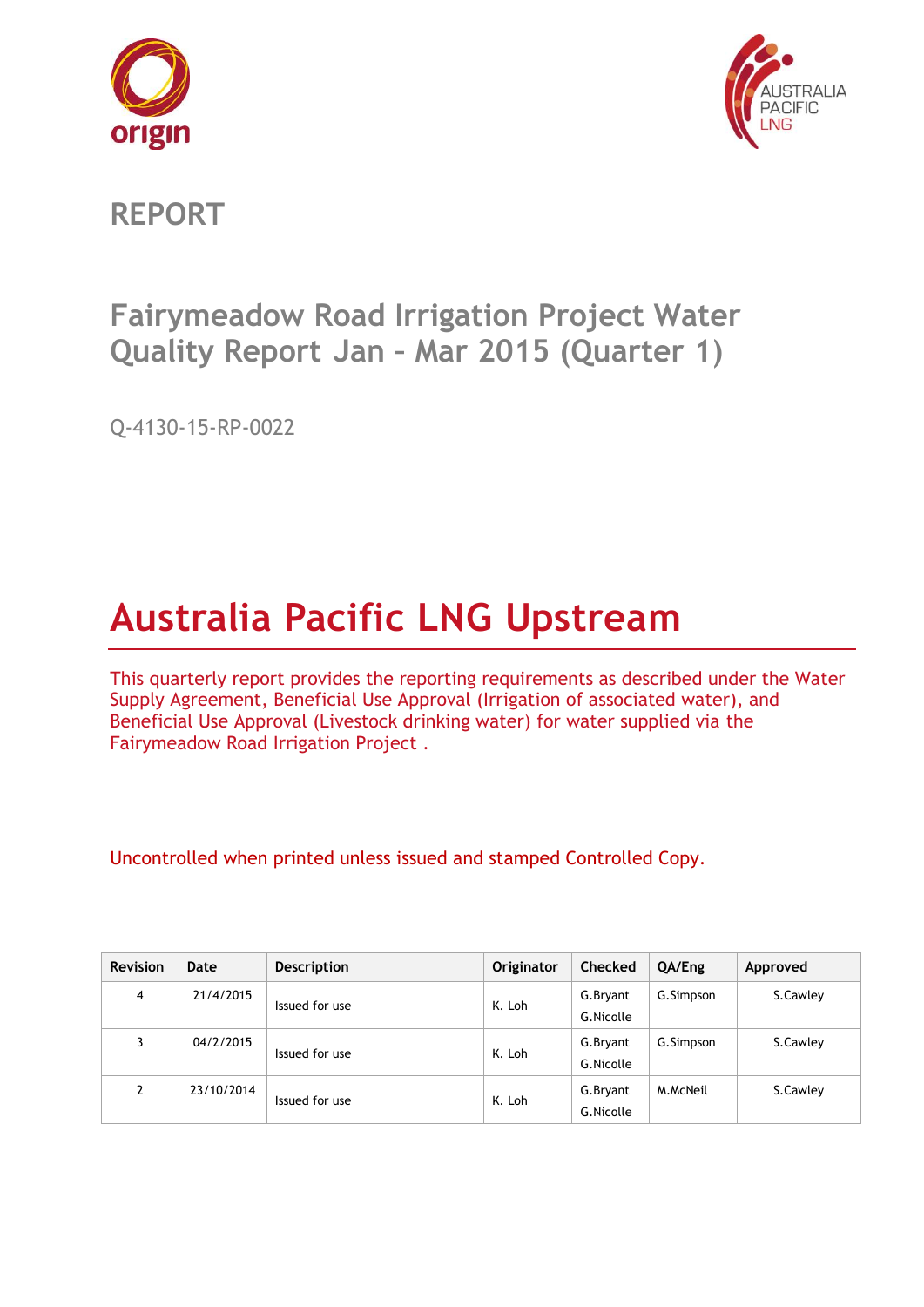# **Release Notice**

This document is available through the Australia Pacific LNG Upstream Phase 1 Project controlled document system TeamBinder™. The responsibility for ensuring that printed copies remain valid rests with the user. Once printed, this is an uncontrolled document unless issued and stamped Controlled Copy.

Third-party issue can be requested via the Australia Pacific LNG Upstream Project Document Control Group.

## **Document Conventions**

The following terms in this document apply:

- **Will**, **shall** or **must** indicate a mandatory course of action
- **Should** indicates a recommended course of action
- **May** or **can** indicate a possible course of action.

## **Document Custodian**

The custodian of this document is the Australia Pacific Upstream Project – Environmental Compliance Manager. The custodian is responsible for maintaining and controlling changes (additions and modifications) to this document and ensuring the stakeholders validate any changes made to this document.

## **Deviations from Document**

Any deviation from this document must be approved by the Australia Pacific Upstream Project – Environmental Compliance Manager.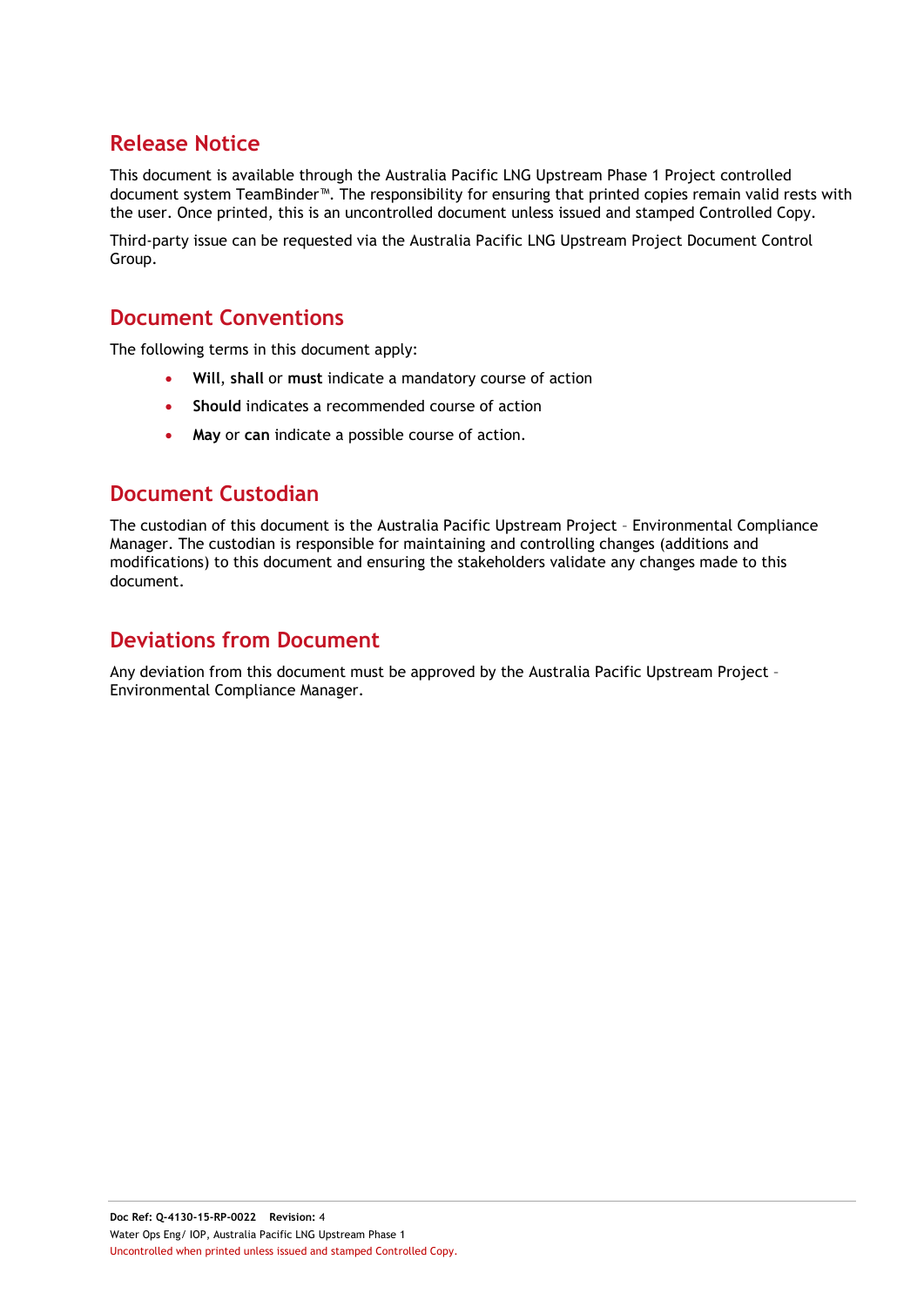# **Table of Contents**

# **List of Tables**

| Table 2: FRIP Water Quality Report for Quarter 1 2015 at Sample Point 4120-2 ex Talinga WTF 7   |
|-------------------------------------------------------------------------------------------------|
| Table 3: FRIP Water Quality Report for Quarter 1 2015 at Sample Point 4520-2 ex Condabri WTF  9 |

# **List of Figures**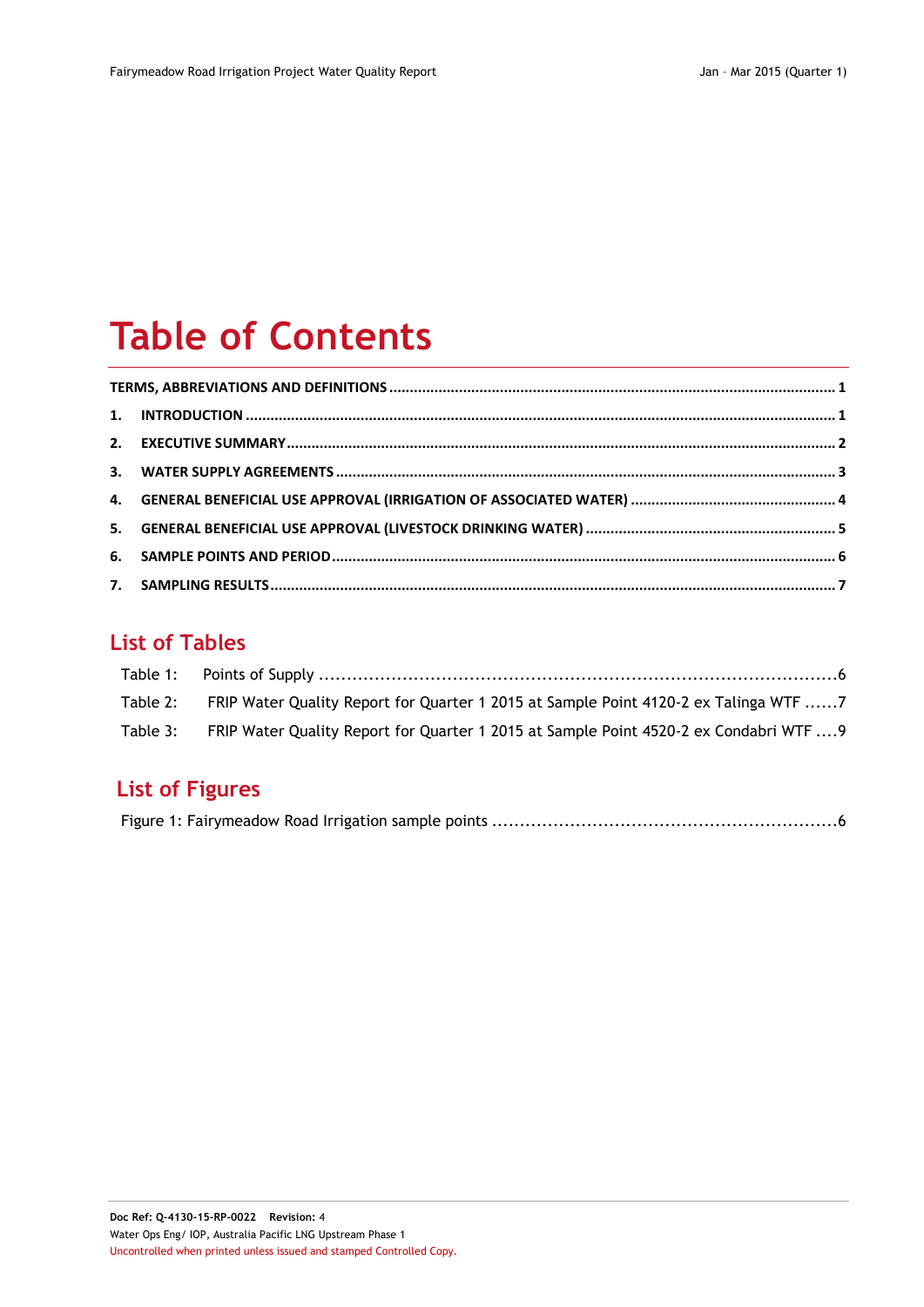# <span id="page-3-0"></span>**Terms, Abbreviations and Definitions**

| Term/Abbreviation                              | Definition                                                                                                                                             |
|------------------------------------------------|--------------------------------------------------------------------------------------------------------------------------------------------------------|
| <b>Australia Pacific LNG</b>                   | Australia Pacific LNG Pty Limited                                                                                                                      |
| <b>BUA</b>                                     | Beneficial use approval                                                                                                                                |
| <b>CSG</b>                                     | Coal seam gas                                                                                                                                          |
| CSG water                                      | Refers to all CSG water streams, including untreated and treated CSG water                                                                             |
| <b>DEHP</b>                                    | Department of Environment and Heritage Protection (formerly part of DERM)                                                                              |
| <b>Fairymeadow Road</b><br>Irrigation pipeline | Refers to the distribution water pipeline which will transfer treated CSG water, in<br>either direction, between the Monreagh dam and the Condabri WTF |
| Monreagh dam                                   | Refers to the irrigation storage dam of operating capacity 1873 ML treated water<br>storage located on the Monreagh property                           |
| Supplier                                       | Australia Pacific LNG                                                                                                                                  |
| <b>Treated CSG water</b>                       | CSG water stream that has been treated to a quality such that it is suitable for its<br>end use                                                        |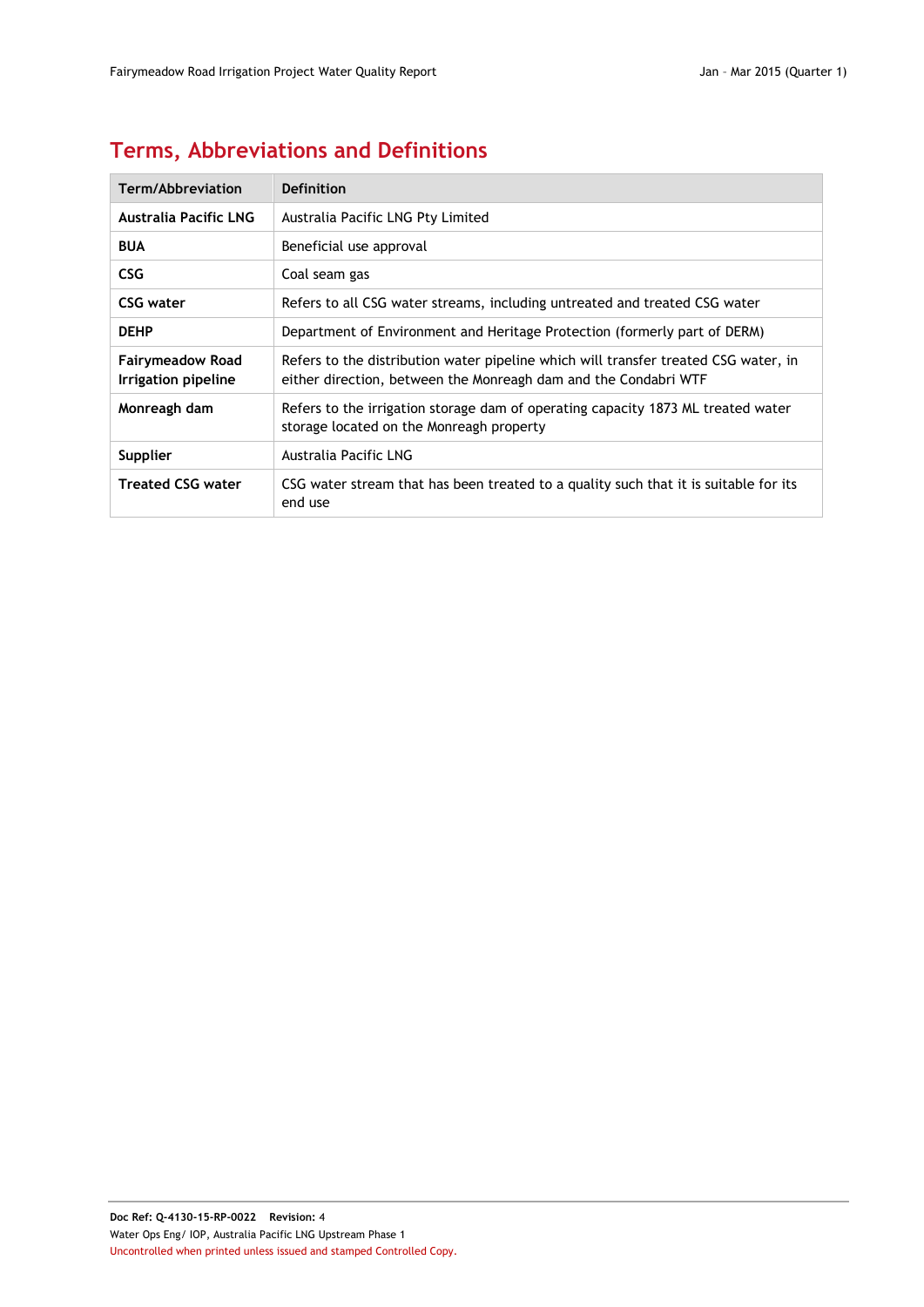### <span id="page-4-0"></span>**1. Introduction**

Australia Pacific LNG Pty Limited (Australia Pacific LNG) is a coal seam gas (CSG) to liquefied natural gas (LNG) joint venture between Origin Energy, Conoco Phillips and the Sinopec Group. The Australia Pacific LNG project proposes to supply CSG from the Walloons gas fields in south central Queensland to an LNG plant located on Curtis Island, near Gladstone, on the central Queensland coast.

To produce gas from a coal seam, the CSG water in the reservoir must first be withdrawn using a lift pump installed in the gas well. Flow from the gas well is separated into water and gas, from which the CSG water is distributed to a Water Treatment Facility (WTF). Water supplied to the Fairymeadow Road Irrigation Project (FRIP) is sourced from two WTFs – the Talinga WTF, and the Condabri WTF.

In supplying water to landholders via the FRIP, Australia Pacific LNG is obliged to comply with the following instruments:

- Water Supply Agreements (WSAs),
- General Beneficial Use Approval Irrigation of associated water (the Irrigation General BUA) issued by (DEHP) in December 2013; and
- The General Beneficial Use Approval Associated water (including coal seam gas water), otherwise known as Stock General BUA issued by DEHP in May 2014.

The *Stock General BUA* still requires domestic, stock, stock intensive drinking water and water for incidental land management activities to be compliant with the requirements of the ANZECC guidelines Tables 4.3.1 – 4.3.3 inclusive.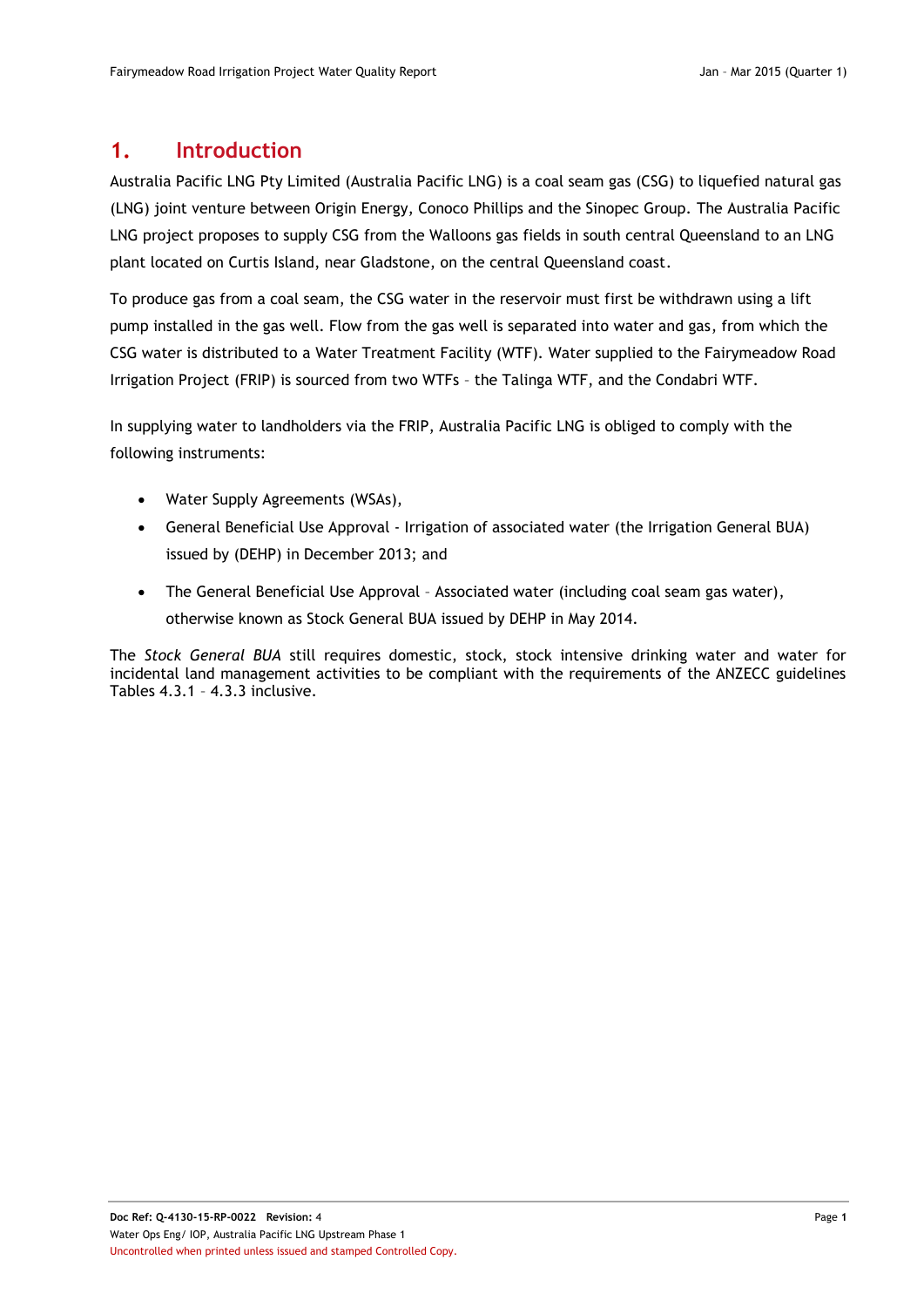## <span id="page-5-0"></span>**2. Executive Summary**

This Quarter 1 report covers sampling from January 2015 to end March 2015 i.e. first quarter of 2015.

Laboratory testing of radionuclides in water samples take approximately 4 to 6 weeks. This waiting time contributes to the publication date of these quarterly reports.

The tests for radionuclides at both Talinga and Condabri WTFs are now conducted on a 6-monthly basis as mentioned in the FRIP Quality Report 2014 Quarter 2. This was attributed to the fact that three consecutive samples were shown to be less than 50% of the Stock BUA water quality limits

#### **Water Quality Ex- Talinga WTF (Sample Point 4120-2)**

35 water quality parameters including radionuclides were sampled [\(Table 2\)](#page-10-1). The radionuclides sampled were radium 226, radium 228, uranium 238, gross alpha and gross beta.

None of the parameters exceeded any of the specified irrigation or stock drinking water limits stated within the WSA and the BUAs (refer Section [7\)](#page-10-0).

#### **Water Quality Ex- Condabri WTF (Sample Point 4520-4)**

30 water quality parameters were sampled [\(Table 3\)](#page-12-0). None of the 30 parameters exceeded any of the specified irrigation or stock drinking water limits stated within the WSA and the BUAs (refer Section [7\)](#page-10-0).

Radionuclide results were provided in the FRIP Quality Report 2014 Quarter 3, hence not a requirement for inclusion in this report.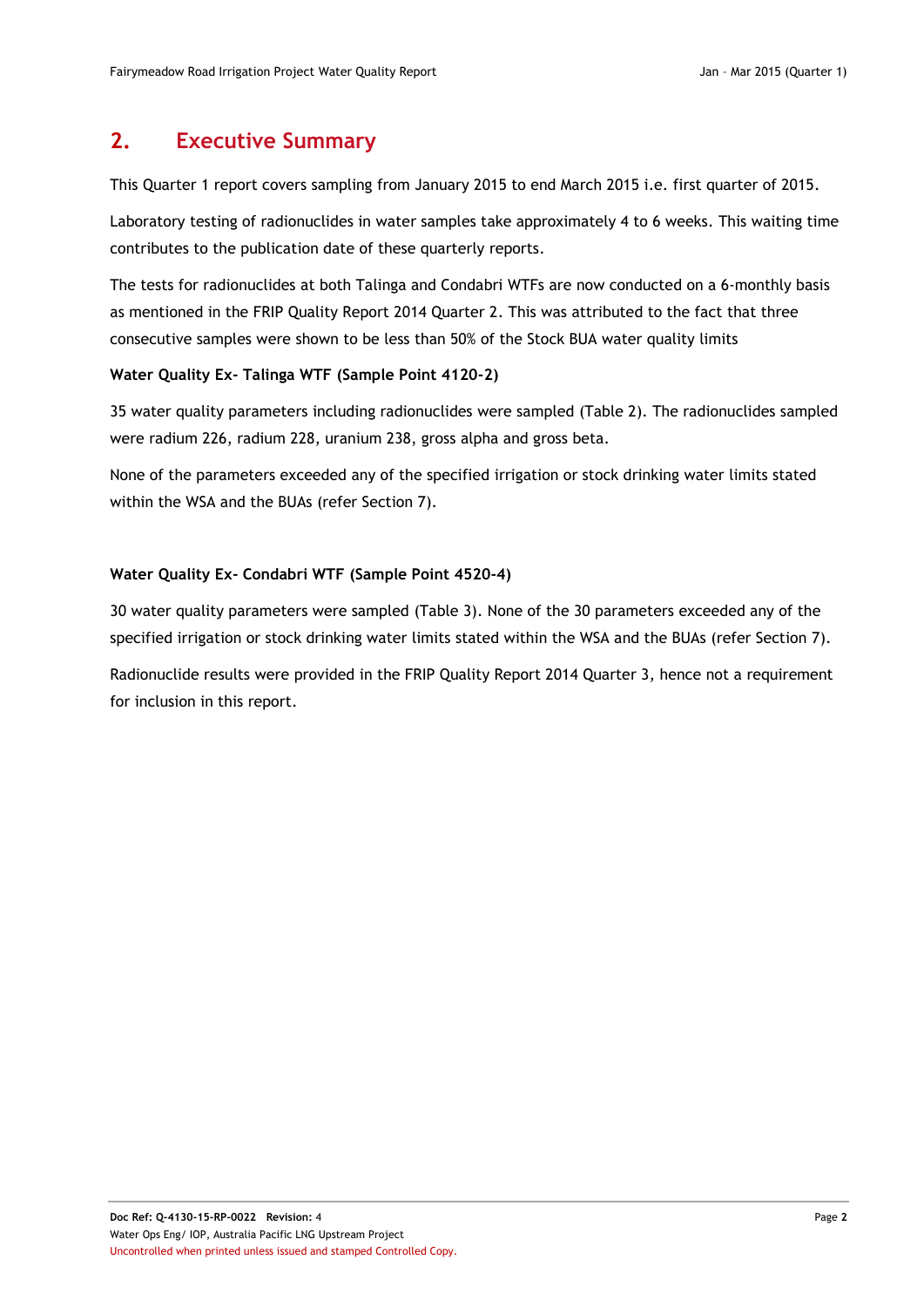## <span id="page-6-0"></span>**3. Water Supply Agreements**

Australia Pacific LNG as the Supplier must comply with the WSA's *Water Quality Notification Clause* as follows:

From the Supply commencement Date, the Supplier must:

- a) once every fortnight (or in accordance with the requirements of the Beneficial Use Approval) conduct a water quality test on water treated at and discharged from the Condabri WTF and the Talinga WTF;
- b) at least once each Quarter, give the Customer a copy of the results of the water quality tests carried out in accordance with clause (a) (*this report*) ; and
- c) as soon as reasonably practicable after the Supplier becomes aware that water treated at and discharge from the Condabri WTF or the Talinga WTF exceeds the ANZECC Specifications detailed as the specifications listed in Table 1 in Schedule 5 (provided that the Supplier reasonably believes the Customer has taken such water);
	- i. notify the Customer of that occurrence;
	- ii. ensure that a risk assessment is undertaken in accordance with the ANZECC Guidelines to assess the potential impact of that water to standing crops and the potential for excessive accumulation of contaminants in surface soils
	- iii. use reasonable endeavours to consult with the Customer about the risk assessment;
	- iv. ensure that, based on the results of that risk assessment, such action that the Supplier considers appropriate (in accordance with good industry practice) is taken to mitigate the risks identified in the risk assessment; and
	- v. notify the Customer of the outcome of the risk assessment and the nature of any actions taken by the Supplier in accordance with clause (iv)

Water quality results for Quarter 1 of 2015 are attached in Section 7. **All** water quality results were compliant with the WSA. Section [2](#page-5-0) discusses these results.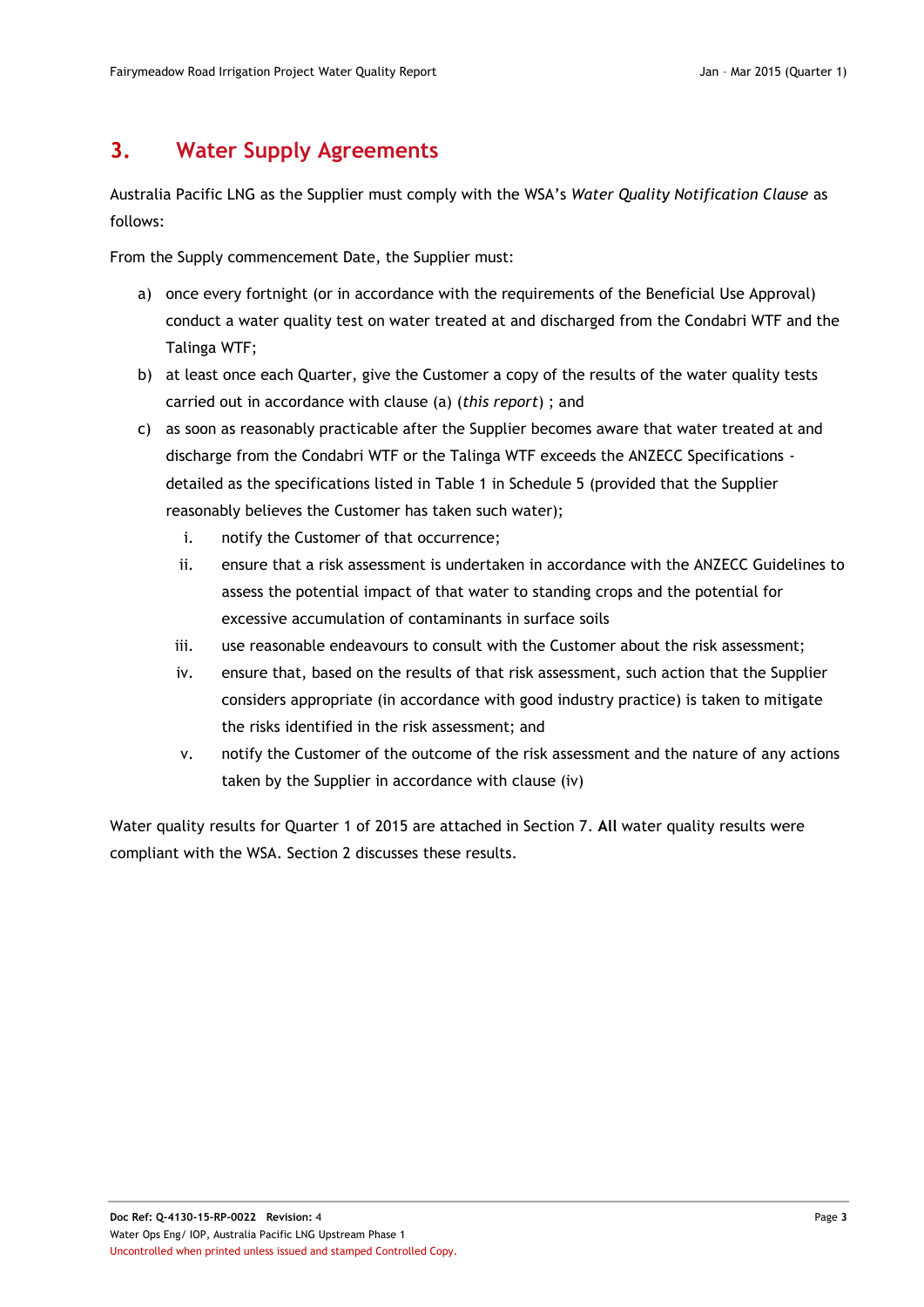## <span id="page-7-0"></span>**4. General Beneficial Use Approval (Irrigation of Associated Water)**

Further to the WSA, the Department of Environment and Heritage Protection (DEHP) issued the standards expected for the irrigation of CSG water via the Irrigation General BUA in December 2013. DEHP has designed these standards to ensure that the irrigation of CSG water carries no greater risk than what is acceptable for any other irrigation scheme.

The Irrigation General BUA can be accessed at

[http://www.ehp.qld.gov.au/management/non-mining/documents/general-bua-irrigation-of-associated](http://www.ehp.qld.gov.au/management/non-mining/documents/general-bua-irrigation-of-associated-water.pdf)[water.pdf](http://www.ehp.qld.gov.au/management/non-mining/documents/general-bua-irrigation-of-associated-water.pdf)

The BUA monitoring requires at a minimum:

- fortnightly sampling for SAR, pH and EC; and
- initially monthly for other parameters, and then six-monthly after three consecutive detects which is less than 50 per cent of the water quality parameters listed in the BUA Appendix 1.

Water quality results for the Quarter 1 of 2015 are attached in Section 7. **All** water quality results sampled were compliant with the Irrigation General BUA. Section [2](#page-5-0) discusses these results.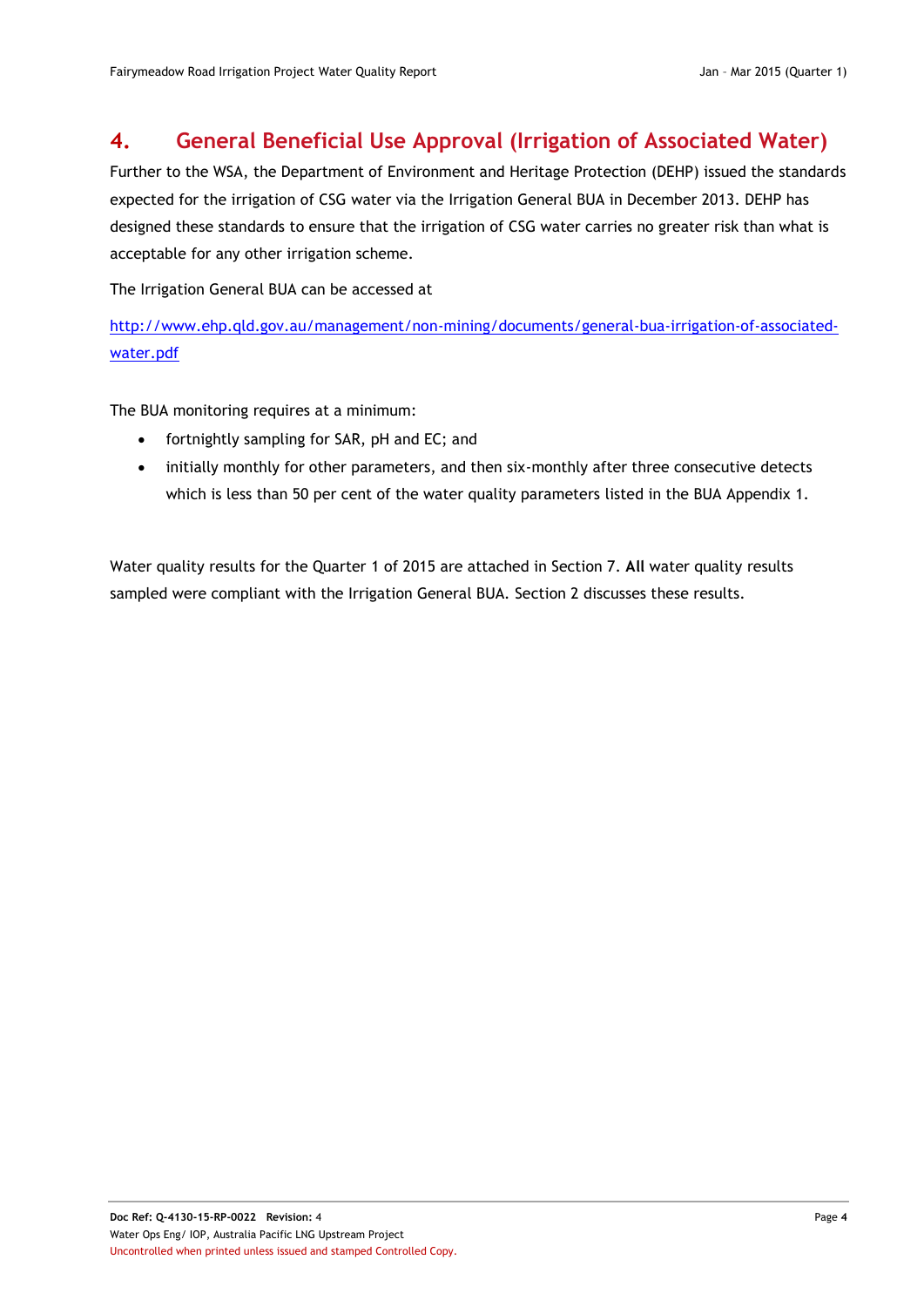# <span id="page-8-0"></span>**5. General Beneficial use Approval (Livestock Drinking Water)**

DEHP has detailed the standards expected for a range of other beneficial uses of CSG water, including livestock watering. These standards were designed to ensure that CSG water is appropriately conditioned for the purpose authorised.

The Stock General BUA can be accessed at

<http://www.ehp.qld.gov.au/management/non-mining/documents/general-bua.pdf>

Water quality results for the Quarter 1 of 2015 are attached in Section 7. **All** water quality results sampled were compliant with the Stock General BUA. Section [2](#page-5-0) discusses these results.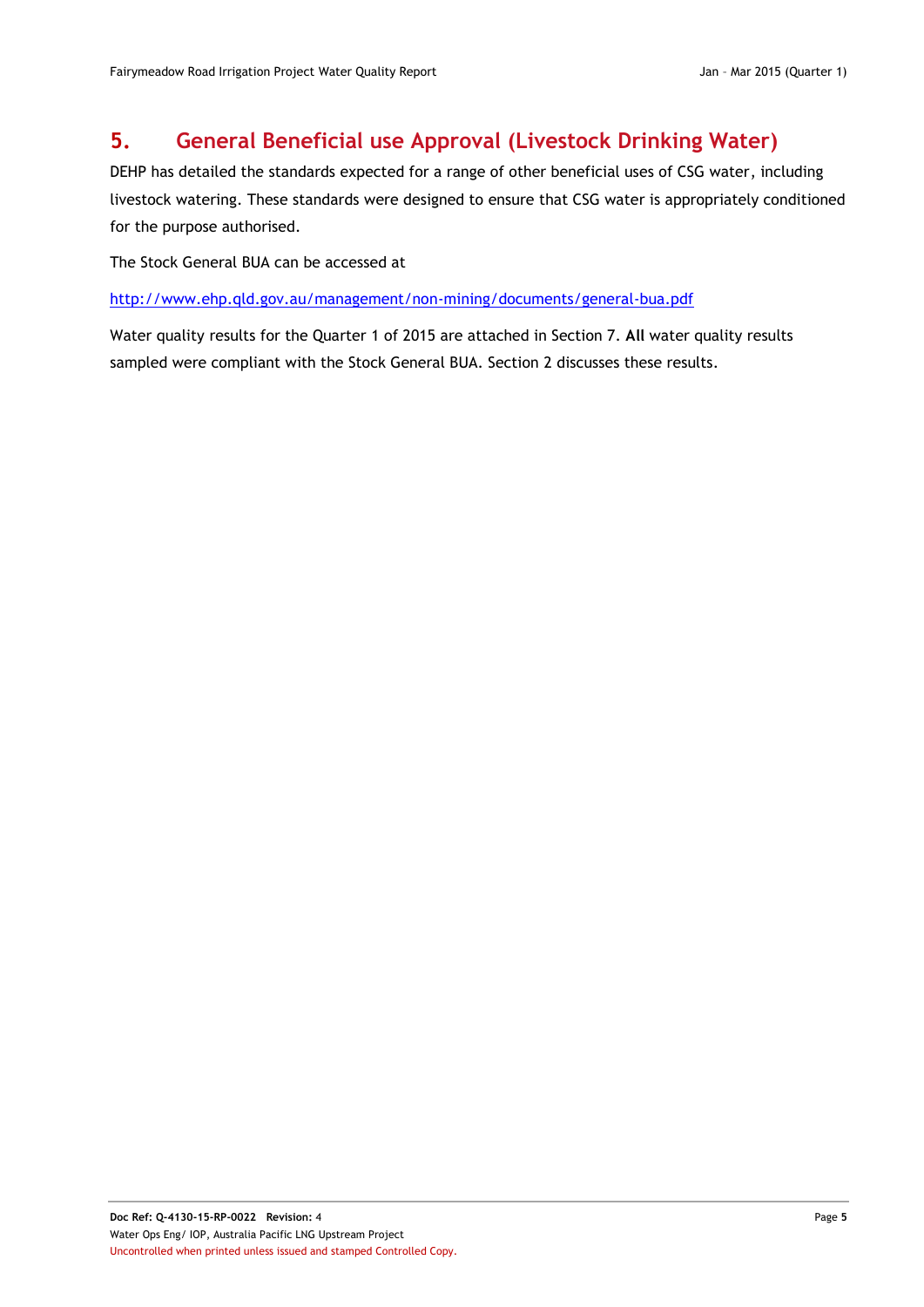# <span id="page-9-0"></span>**6. Sample Points and Period**



**Figure 1: Fairymeadow Road Irrigation sample points**

<span id="page-9-2"></span>As the Scheme Operator, Australia Pacific LNG monitors the quality of the Resource entering the Scheme at two (2) Points of Supply as shown in [Figure 1.](#page-9-2) Their locations are described in [Table 1.](#page-9-1)

#### <span id="page-9-1"></span>**Table 1: Points of Supply**

| Point of Supply Sample point No. | <b>Description</b>         | <b>Longitude</b> | Latitude                  |  |  |
|----------------------------------|----------------------------|------------------|---------------------------|--|--|
| 4520-4                           | Downstream of Condabri WTF | 150°11'26.53830" | -26°48'11.33383"          |  |  |
| 4120-2                           | Downstream of Talinga WTF  | 150°20'52.37844" | $-26^{\circ}45'14.95502"$ |  |  |

The water sampling results in this report are from:

- Talinga sample point 4120-2 between January 2015 to March 2015; and
- Condabri sample point 4520-4 for the same period.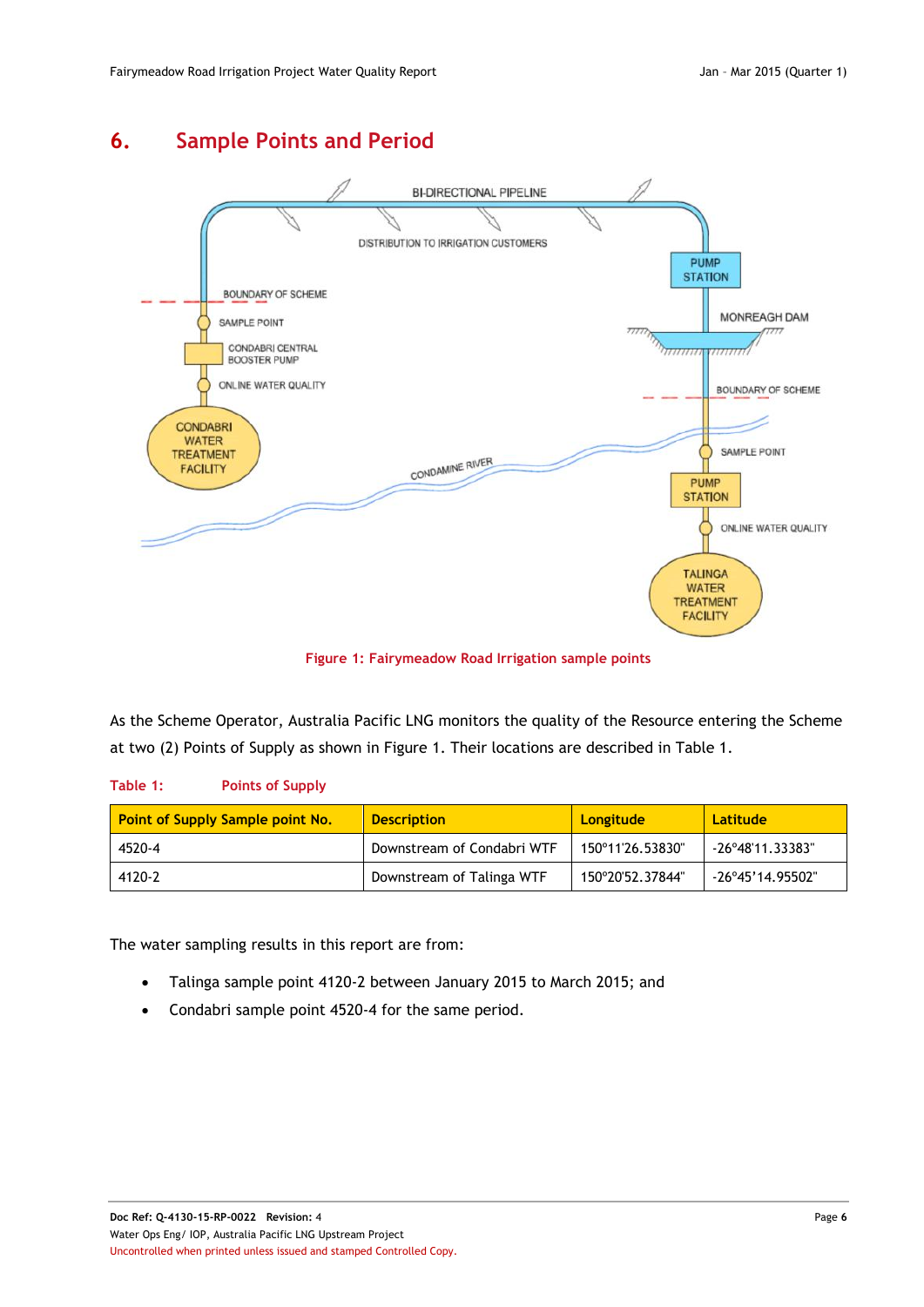# **7. Sampling Results**

#### **Table 2: FRIP Water Quality Report for Quarter 1 2015 at Sample Point 4120-2 ex Talinga WTF**

<span id="page-10-1"></span><span id="page-10-0"></span>

| Sample Point 4120-2     |                         |                                              |                               |                | Monitoring Results for the Quarter 1 Reporting Period |                                          |                                      |                                   |                                |                                             |                                                 |
|-------------------------|-------------------------|----------------------------------------------|-------------------------------|----------------|-------------------------------------------------------|------------------------------------------|--------------------------------------|-----------------------------------|--------------------------------|---------------------------------------------|-------------------------------------------------|
|                         | WSA Water Quality Limit | <b>Irrigation BUA Water Quality</b><br>Limit | Stock BUA Water Quality Limit | nits           | Total Number of<br>Taken<br>Samples                   | Parameter<br>Number of Times<br>Detected | Minimum Detected<br>Concentration    | Maximum Detected<br>Concentration | Mean Detected<br>Concentration | $\mathfrak{s}^{\mathfrak{c}}$<br>Percentile | (F-fornightly; M-monthly)<br>Sampling Frequency |
| pH                      | $6.0 - 8.5$             | $6.0 - 8.5$                                  | $\blacksquare$                | ä,             | 7                                                     | 7                                        | 7.6                                  | 8.4                               | 8                              | 8.3                                         | F                                               |
| Electrical Conductivity | 1000                    | 950                                          | $\overline{\phantom{a}}$      | $\mu$ S/cm     | 7                                                     | 7                                        | 440                                  | 500                               | 461                            | 488                                         | F                                               |
| Sodium Absorption Ratio | 6.                      | 6                                            | $\overline{\phantom{a}}$      | $\overline{a}$ | $\overline{7}$                                        | 7                                        | 5                                    | 5                                 | 5                              | 5                                           | F                                               |
| Total Dissolved Solids  |                         |                                              | 4000*                         | mg/L           | 7.                                                    | 7                                        | 230                                  | 250                               | 239                            | 250                                         | F                                               |
| Aluminium               | 5                       | 20                                           | 5                             | mg/L           | 7.                                                    | 0                                        | Not Detected                         |                                   |                                | Μ                                           |                                                 |
| Arsenic                 | 0.5                     | 2                                            | 0.5                           | mg/L           | 7.                                                    | 0                                        |                                      | Not Detected                      |                                |                                             | Μ                                               |
| Boron                   | $\mathbf{1}$            | $\mathbf{1}$                                 | 5                             | mg/L           | 7.                                                    | 7                                        | 0.57                                 | 0.68                              | 0.61                           | 0.68                                        | M                                               |
| Cadmium                 | 0.01                    | 0.05                                         | 0.01                          | mg/L           | 7                                                     | 0                                        |                                      | Not Detected                      |                                |                                             | Μ                                               |
| Calcium                 | 1000                    | $\overline{a}$                               | $\blacksquare$                | mg/L           | 7.                                                    | 7                                        | 9.4                                  | 11                                | 10                             | 10.7                                        | F                                               |
| Chloride                | 175                     | ÷,                                           | $\overline{\phantom{a}}$      | mg/L           | 7.                                                    | 7                                        | 80                                   | 92                                | 85                             | 91                                          | F                                               |
| 4                       | $\mathbf{1}$            | L,                                           | $\overline{\phantom{a}}$      | mg/L           | 6.                                                    | 0                                        | Not Detected                         |                                   |                                | M.                                          |                                                 |
| Chromium (Total)        | Ĭ.                      | $\mathbf{1}$                                 | $\mathbf{1}$                  | mg/L           | 7                                                     | $\overline{1}$                           | 0.0011<br>0.0011<br>0.0011<br>0.0011 |                                   |                                | M                                           |                                                 |
| Cobalt                  | $\overline{a}$          | 0,1                                          | $\mathbf{1}$                  | mg/L           | 7                                                     | 0                                        | Not Detected                         |                                   |                                | M.                                          |                                                 |
| Copper                  | 0.4                     | 5                                            | $1^{\star}$                   | mg/L           | 7                                                     | 2                                        | 0.0005                               | 0.003                             | 0.0018                         | 0.0029                                      | M.                                              |
| Fluoride                | 2                       | 2                                            | 2                             | mg/L           | 7.                                                    | 7.                                       | 0.15                                 | 0.2                               | 0.17                           | 0.197                                       | Μ                                               |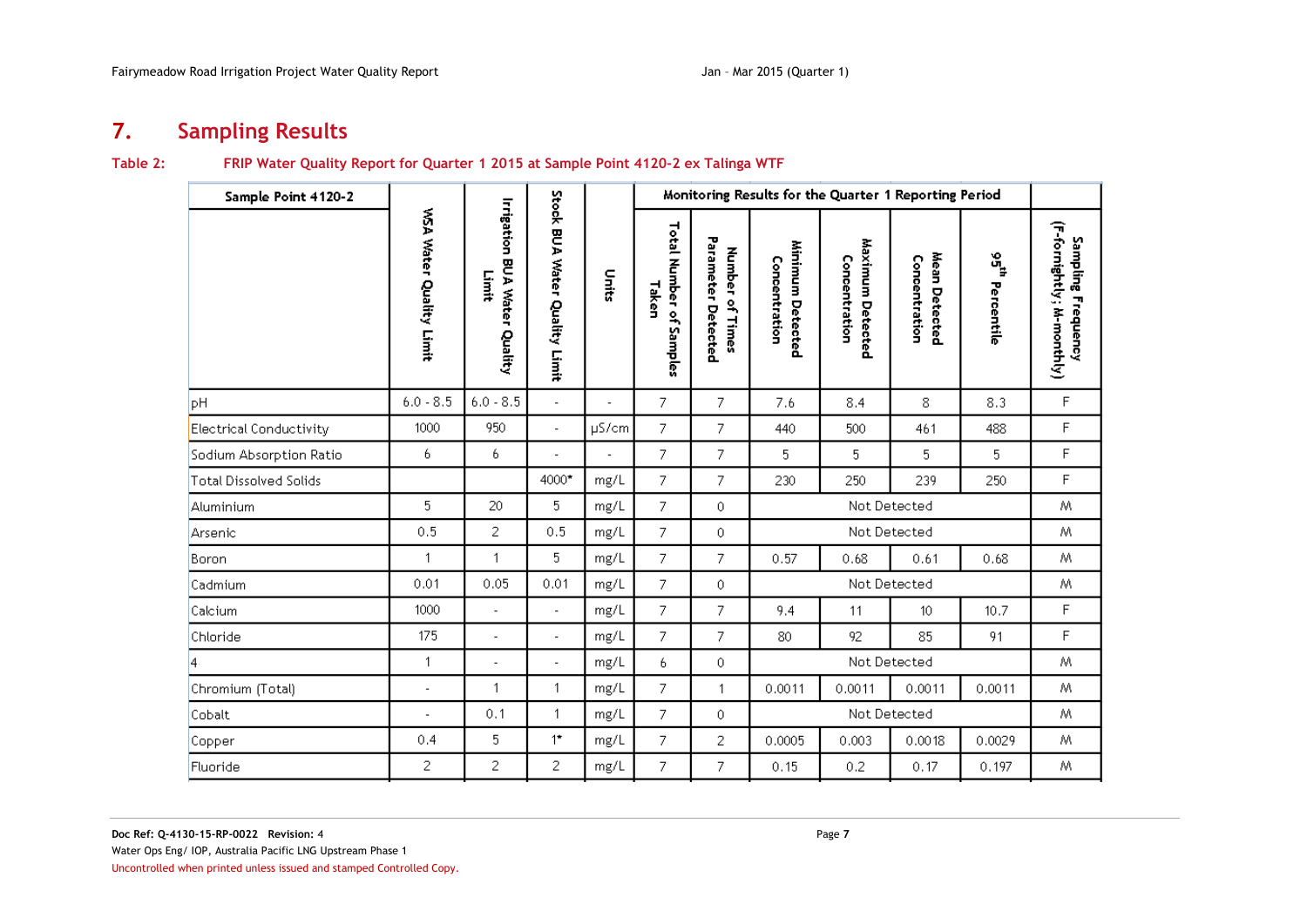| Sample Point 4120-2         |                         |                                              |                               |       |                                  |                                       | Monitoring Results for the Quarter 1 Reporting Period |                                   |                                |                                         |                                                  |
|-----------------------------|-------------------------|----------------------------------------------|-------------------------------|-------|----------------------------------|---------------------------------------|-------------------------------------------------------|-----------------------------------|--------------------------------|-----------------------------------------|--------------------------------------------------|
|                             | WSA Water Quality Limit | <b>Irrigation BUA Water Quality</b><br>Limit | Stock BUA Water Quality Limit | Units | Total Number of Samples<br>Taken | Parameter Detected<br>Number of Times | Minimum Detected<br>Concentration                     | Maximum Detected<br>Concentration | Mean Detected<br>Concentration | $\mathbf{g}^{\mathbf{c}}$<br>Percentile | (F-fornightly; zh-monthly)<br>Sampling Frequency |
| Hardness as CaCO3           | 60                      | ÷,                                           | $\blacksquare$                | mg/L  | 7.                               | 7                                     | 45                                                    | 53                                | 48                             | 52                                      | $\mathsf F$                                      |
| Iron                        | 10                      | 10                                           |                               | mg/L  | 7                                | 7                                     | 0.0057                                                | 1                                 | 0.163                          | 0.719                                   | Μ                                                |
| Lead                        | 0.12                    | 5                                            | 0.1                           | mg/L  | $\overline{7}$                   | $\mathbf{1}$                          | 0.00012                                               | 0.00012                           | 0.00012                        | 0.00012                                 | M                                                |
| Lithium                     | 2.5                     | 2.5                                          | $\overline{\phantom{a}}$      | mg/L  | 7                                | 2                                     | 0.0075                                                | 0.026                             | 0.0168                         | 0.0251                                  | M.                                               |
| Manganese                   | 10                      | 10                                           |                               | mg/L  | 7                                | 5                                     | 0.0006                                                | 0.026                             | 0.0065                         | 0.0214                                  | Μ                                                |
| Mercury                     | 0.002                   | 0.002                                        | 0.002                         | mg/L  | $\overline{7}$                   | 0                                     | Not Detected                                          |                                   |                                |                                         | M                                                |
| Molybdenum                  | 0.05                    | 0.05                                         | 0.15                          | mg/L  | 7                                | $\mathbf{1}$                          | 0.00021                                               | 0.00021                           | 0.00021                        | 0.00021                                 | M                                                |
| Nickel                      | $\mathbf{1}$            | 2                                            | 1                             | mg/L  | 7                                | 5                                     | 0.00033                                               | 0.009                             | 0.0045                         | 0.0088                                  | W.                                               |
| Nitrogen (Total)            | 110                     | ÷                                            | $\overline{a}$                | mg/L  | 7                                | 7                                     | 0.32                                                  | 0.5                               | 0.39                           | 0.49                                    | F                                                |
| Phosphorus                  | 12                      | ÷,                                           | ÷,                            | mg/L  | $\overline{7}$                   | 2                                     | 0.026                                                 | 0.026                             | 0.026                          | 0.026                                   | F                                                |
| Selenium                    | 0.02                    |                                              | 0.02                          | mg/L  | 7                                | 0                                     |                                                       |                                   | Not Detected                   |                                         | Μ                                                |
| Sodium                      | 115                     | ÷,                                           | L                             | mg/L  | 7                                | 7                                     | 73                                                    | 82                                | 77                             | 81                                      | $\mathsf F$                                      |
| Sulphate as SO4             | 1000                    | $\overline{\phantom{a}}$                     | $\overline{a}$                | mg/L  | $\overline{7}$                   | 3                                     | $\mathbf{1}$                                          | 3.2                               | 1.8                            | 3                                       | F                                                |
| Uranium                     | 0.1                     |                                              | 0.2                           | mg/L  | 7.                               | 0                                     | Not Detected                                          |                                   |                                | M                                       |                                                  |
| Zinc                        | 20                      | 5                                            | 20                            | mg/L  | 7                                | $\overline{4}$                        | 0.001                                                 | 0.017                             | 0.0065                         | 0.0154                                  | M                                                |
| Radium-226                  | $\overline{a}$          | $\overline{\phantom{a}}$                     | 5                             | Bq/L  | $\mathbf{1}$                     | 0                                     | Not Detected                                          |                                   |                                |                                         | М                                                |
| Radium-228                  | $\overline{a}$          |                                              | 2                             | Bq/L  | 1                                | 0                                     | Not Detected                                          |                                   |                                | Μ                                       |                                                  |
| Uranium-238                 | $\overline{a}$          |                                              | 0.2                           | Bq/L  | $\mathbf{1}$                     | 0                                     |                                                       |                                   | Not Detected                   |                                         | М                                                |
| Gross Alpha                 | $\overline{a}$          | $\overline{\phantom{a}}$                     | 0.5                           | Bq/L  | $\mathbf{1}$                     | 0                                     |                                                       |                                   | Not Detected                   |                                         | М                                                |
| Gross Beta (excluding K-40) | $\overline{a}$          |                                              | 0.5                           | Bq/L  | 1                                | 0                                     |                                                       |                                   | Not Detected                   |                                         | Μ                                                |

\* For beef cattle – other limits apply for other livestock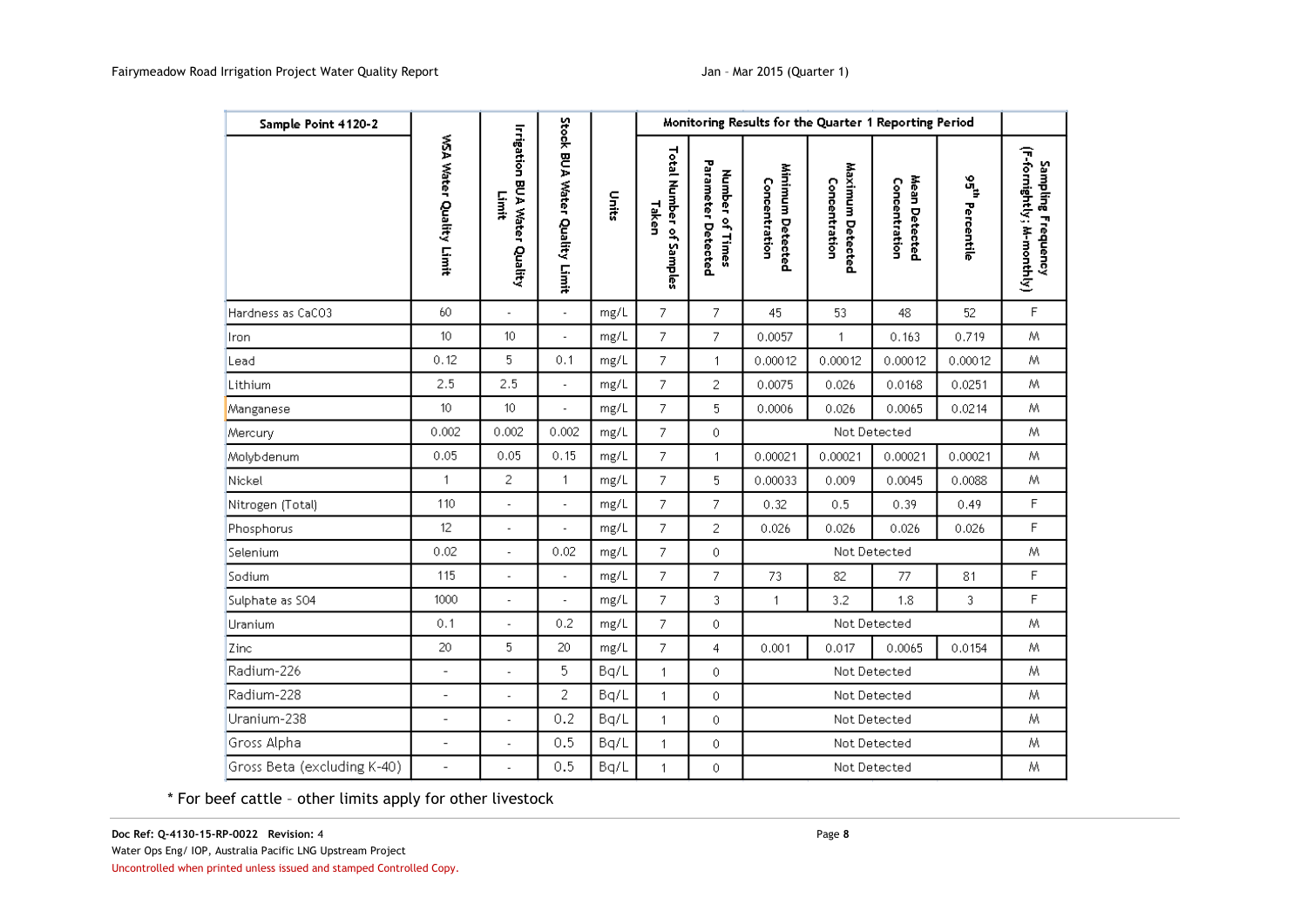<span id="page-12-0"></span>

| Sample Point 4520-4           |                          |                                              |                               |       |                                     |                                          |                                          |                                          |                                | Monitoring Results for the Quarter 1 Reporting Period |                                                      |
|-------------------------------|--------------------------|----------------------------------------------|-------------------------------|-------|-------------------------------------|------------------------------------------|------------------------------------------|------------------------------------------|--------------------------------|-------------------------------------------------------|------------------------------------------------------|
|                               | WSA Water Quality Limit  | <b>Irrigation BUA Water Quality</b><br>Limit | Stock BUA Water Quality Limit | Units | Total Number of<br>Taken<br>Samples | Parameter Detected<br>Number<br>of Times | Minimum Detected<br><b>Concentration</b> | Maximum Detected<br><b>Concentration</b> | Mean Detected<br>Concentration | 95 <sup>th</sup> Percentile                           | 숚<br>fornightly;<br>Sampling Frequency<br>M-monthly) |
| <b>DH</b>                     | $6.0 - 8.5$              | $6.0 - 8.5$                                  | $\overline{\phantom{a}}$      |       | 7                                   | 7.                                       | 7.6                                      | 8                                        | 7.7                            | 7.9                                                   | $\mathsf F$                                          |
| Electrical Conductivity       | 1000                     | 950                                          | $\overline{\phantom{a}}$      | µS/cm | 7                                   | 7.                                       | 280                                      | 320                                      | 300                            | 317                                                   | F                                                    |
| Sodium Absorption Ratio       | 6                        | 6                                            | ä,                            |       | 7                                   | 7.                                       | 2                                        | 4                                        | 3.                             | 4                                                     | F                                                    |
| <b>Total Dissolved Solids</b> |                          |                                              | 4000*                         | mg/L  | 7                                   | 7.                                       | 140                                      | 160                                      | 150                            | 160                                                   | F                                                    |
| Aluminium                     | 5                        | 20                                           | 5                             | mg/L  | 7                                   | 0                                        |                                          |                                          | Not Detected                   |                                                       | Μ                                                    |
| Arsenic                       | 0.5                      | 2                                            | 0.5                           | mg/L  | 7                                   | 0.                                       |                                          |                                          | Not Detected                   |                                                       | M                                                    |
| Boron                         | $\mathbf{1}$             | 1                                            | 5.                            | mg/L  | 7                                   | 7.                                       | 0.14                                     | 0.26                                     | 0.22                           | 0.254                                                 | М                                                    |
| Cadmium                       | 0.01                     | 0.05                                         | 0.01                          | mg/L  | 7                                   | 0.                                       |                                          |                                          | Not Detected                   |                                                       | М                                                    |
| Calcium                       | 1000                     | $\overline{\phantom{a}}$                     | ä,                            | mg/L  | 7                                   | 7                                        | 7.7                                      | 10                                       | 8.4                            | 9.5                                                   | F                                                    |
| Chloride                      | 175                      | $\overline{\phantom{a}}$                     | $\overline{a}$                | mg/L  | 7.                                  | 7.                                       | 50                                       | 65                                       | 56                             | 63                                                    | F                                                    |
| Chromium (VI)                 | $\overline{\phantom{a}}$ | 1.                                           | 1                             | mg/L  | 7                                   | 0                                        |                                          |                                          | Not Detected                   |                                                       | M                                                    |
| Chromium (Total)              | $\mathbf{1}$             | $\overline{a}$                               | L,                            | mg/L  | 7                                   | 0                                        |                                          |                                          | Not Detected                   |                                                       | M                                                    |
| Cobalt                        | $\overline{\phantom{a}}$ | 0.1                                          | 1                             | mg/L  | 7                                   | 0                                        |                                          |                                          | Not Detected                   |                                                       | M                                                    |
| Copper                        | 0.4                      | 5                                            | $1^*$                         | mg/L  | 7                                   | 0                                        |                                          |                                          | Not Detected                   |                                                       | M                                                    |
| Fluoride                      | 2                        | 2                                            | 2                             | mg/L  | 7                                   | 7.                                       | 0.069                                    | 0.11                                     | 0.094                          | 0.11                                                  | Μ                                                    |

#### **Table 3: FRIP Water Quality Report for Quarter 1 2015 at Sample Point 4520-2 ex Condabri WTF**